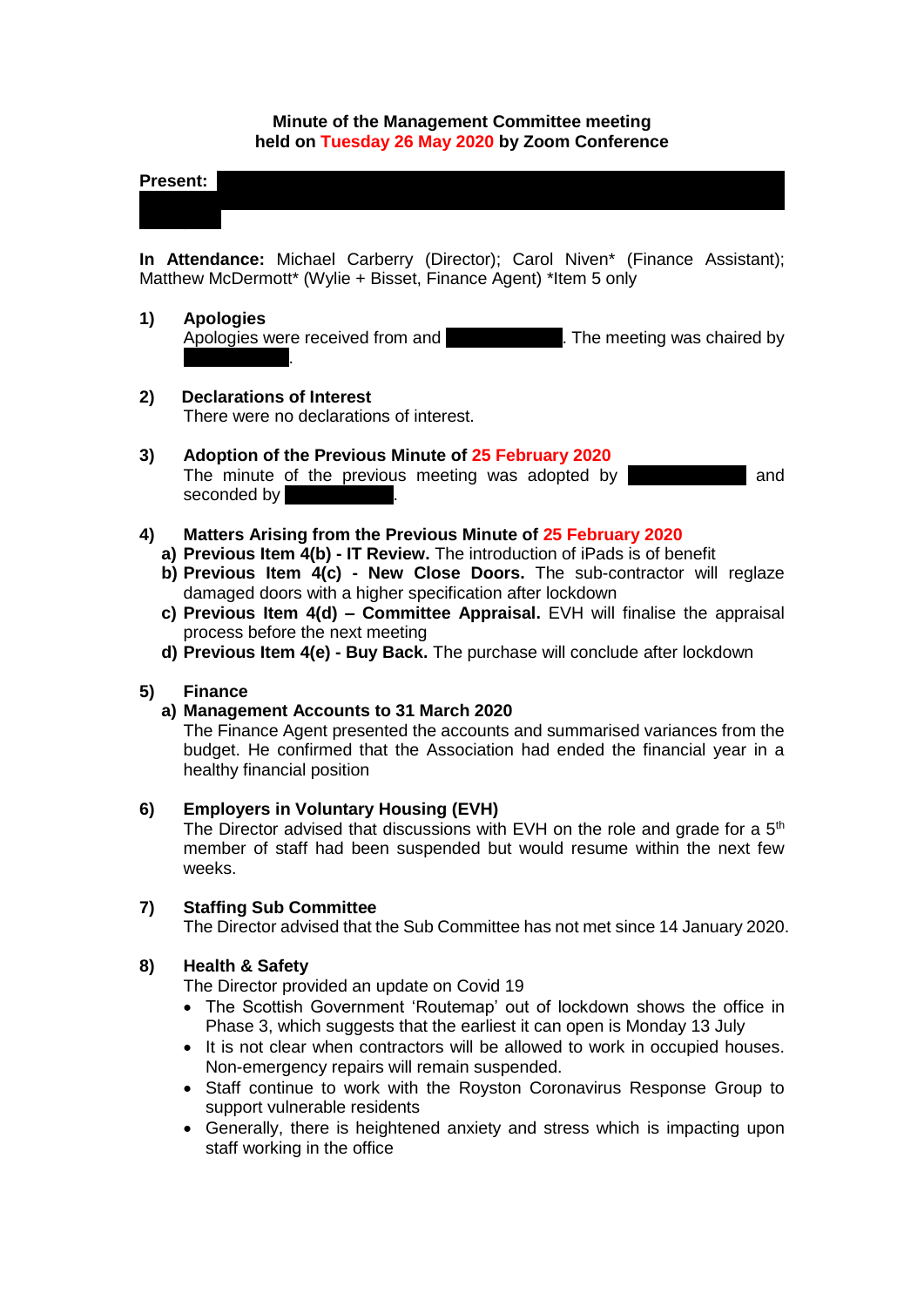# **9) Scottish Government/Scottish Housing Regulator**

# **a) Annual Assurance Statement (AAS)**

The Committee noted the paper issued with the agenda.

It had been agreed that gas heating engineers, James Frew, would be appointed to install new fire safety equipment, following the specification and costs successful in the formal tender by Copper and Coppersion and Spire Copper The Director advised that **Frame is a strategier of the vertex and vice is a higher** a higher specification. This would increase cost from approximately  $\mathbf{E}$  per house to  $\mathbf{E}$  per house but the guarantee would be 10 years rather than 5 years. The alarms have been viewed and the higher specification looks better and more robust. After discussion it was agreed that should be instructed to install the higher specification.

Between 1 April 2019 and 31 March 2020 there were 4 formal complaints:

- 1 was settled by 'Frontline Resolution' and was Upheld. A contractor had dirtied a car whilst carrying out work and agreed to have it cleaned
- 3 were passed for further 'Investigation'
- 1 was Upheld. Gardeners had left a garden untidy and an apology was given
- 2 were not Upheld. 1 was about how a housing application was dealt with and 1 was about a tree surgeon carrying out a survey

The tender for External Financial Audit services from 2021 – 2024 was advertised in Scottish Housing News from 4 February to 6 March. There were two enquiries (one from England) and one submission received, from current auditor, Alexander Sloan. The cost will be  $\mathbf{f}$  ber year and the current budget is  $\mathbf{\pounds}$  . Aside from Blochairn's own experience, excellent references have been received. After discussion it was agreed that Alexander Sloan Ltd. is reappointed as the Association's Auditor.

## **b) Notifiable Events**

The Committee noted that there had been no recent discussions

#### **10) Tenant Bonus Scheme**

The monthly prize draw has been suspended. Several draws would be made at the first meeting in the office after lockdown has ended.

#### **11) National Accommodation Strategy for Sex Offenders (NASSO)**

- a) The Director advised that the 16 Significant Case Reviews had not established common themes, in relation to sex offenders. Common themes included poverty, chaotic lifestyle, addiction to drugs and/or alcohol, mental ill health and that support/social services are under too much strain with limited resources
- b) A review of the latest NASSO revealed several concerns that have been outstanding for years and have been reported to the Government, the Council and the SHR. After lockdown there will be further discussion with the NAG on how or whether to pursue these issues before further consideration by **Committee**

#### **12) Royston Strategy Group**

The minute of the meeting on Friday 6 March has been posted on Committee iPads.

**13) Policy**